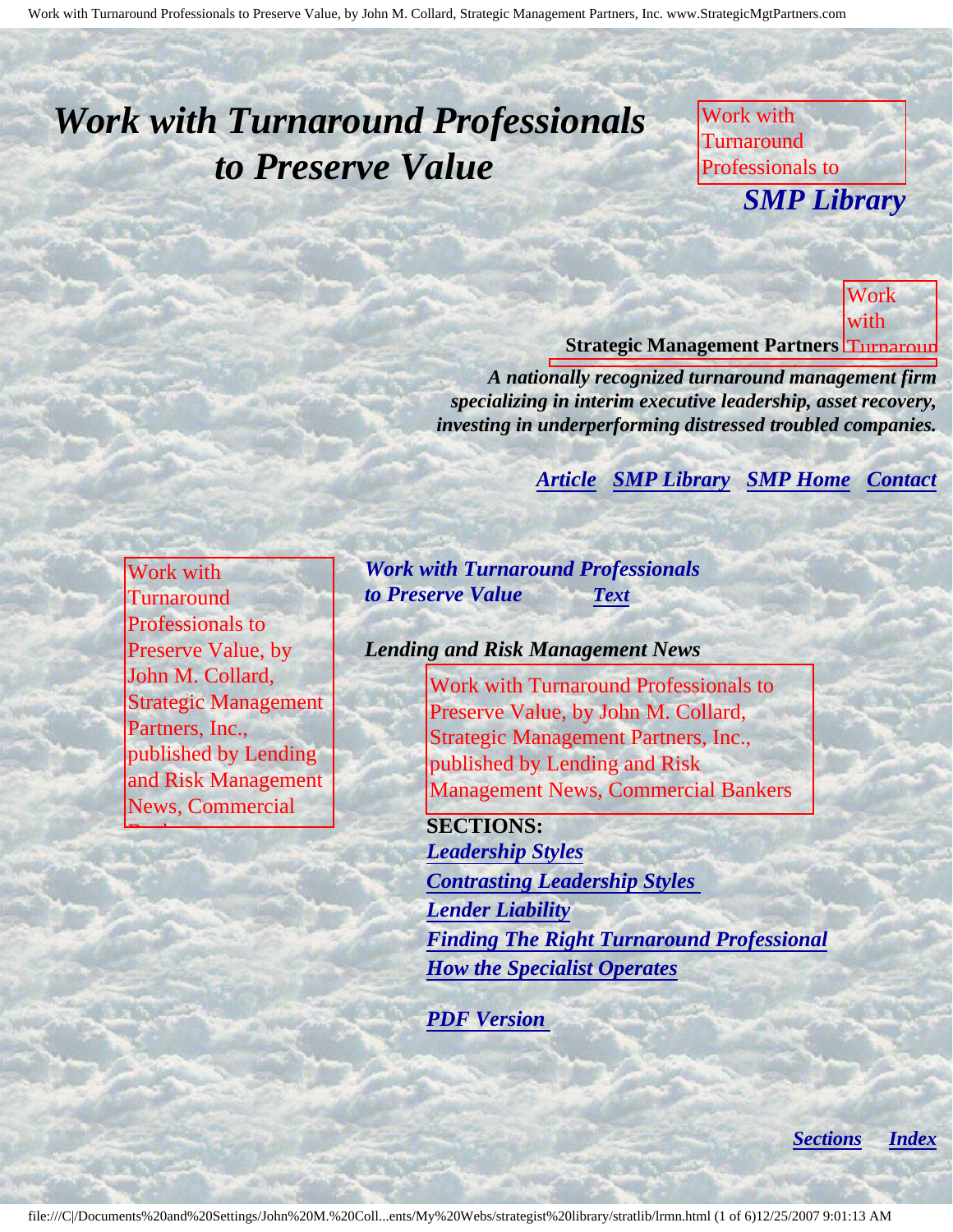#### By John M. Collard

*Collard, a certified turnaround professional, is chairman of Strategic Management Partners, Inc., Annapolis, Maryland. A past chairman of the Turnaround Management Association, Collard advises institutional and private equity investors. He has been advisor to President Clinton's National Economic Council, World Bank, European Bank for Reconstruction & Development, and Boris Yeltsin's Russian Privatization Agency.*

Lenders aren't in the business of closing down companies — nor do they want to be. When a credit becomes financially troubled, lenders often seek an alternative to closing down the business.

A company's financial problems are often the result of mismanagement. When existing management doesn't possess the skills to deal with crisis, a turnaround specialist may be needed.

Most lending institutions send troubled credits to the "work out" department. Make no mistake, this step is usually the first in a long legal process that works the credit out of the bank. The specialist can add value by stabilizing a situation and bringing credibility; thereby making the credit more desirable to the next tier lender with an appetite for more risk.

Foreclosure is painful for lender, borrower, and other stakeholders. At the very least there will be substantial legal fees, other costs, loan loss reserves, and perhaps a loss of principal. In many cases, it is in everyone's best interest to restore the company to financial health.

#### **Leadership Styles**

<span id="page-1-0"></span>į

#### *[Sections](#page-0-2) [Index](#page-0-3)*

The management skills necessary to rescue a troubled company are dramatically different from those needed to manage operations and growth in a healthy company. In a healthy company, management focuses on long term objectives, coaching, and team building. With the luxury of time, the occasional mistake generally will not do lasting harm. However, in a financially distressed company, time becomes the enemy. As the company's problems compound and cash flow evaporates, it becomes critical for management to act quickly and decisively.

<span id="page-1-1"></span>In a turnaround situation, management must focus on short-term survival. While a manager in a stable environment should be known among employees and shareholders for consistency in making decisions, a manager in a troubled company must be able to shift gears to deal with the daily crises that inevitably occur.

*[Sections](#page-0-2) [Index](#page-0-3)*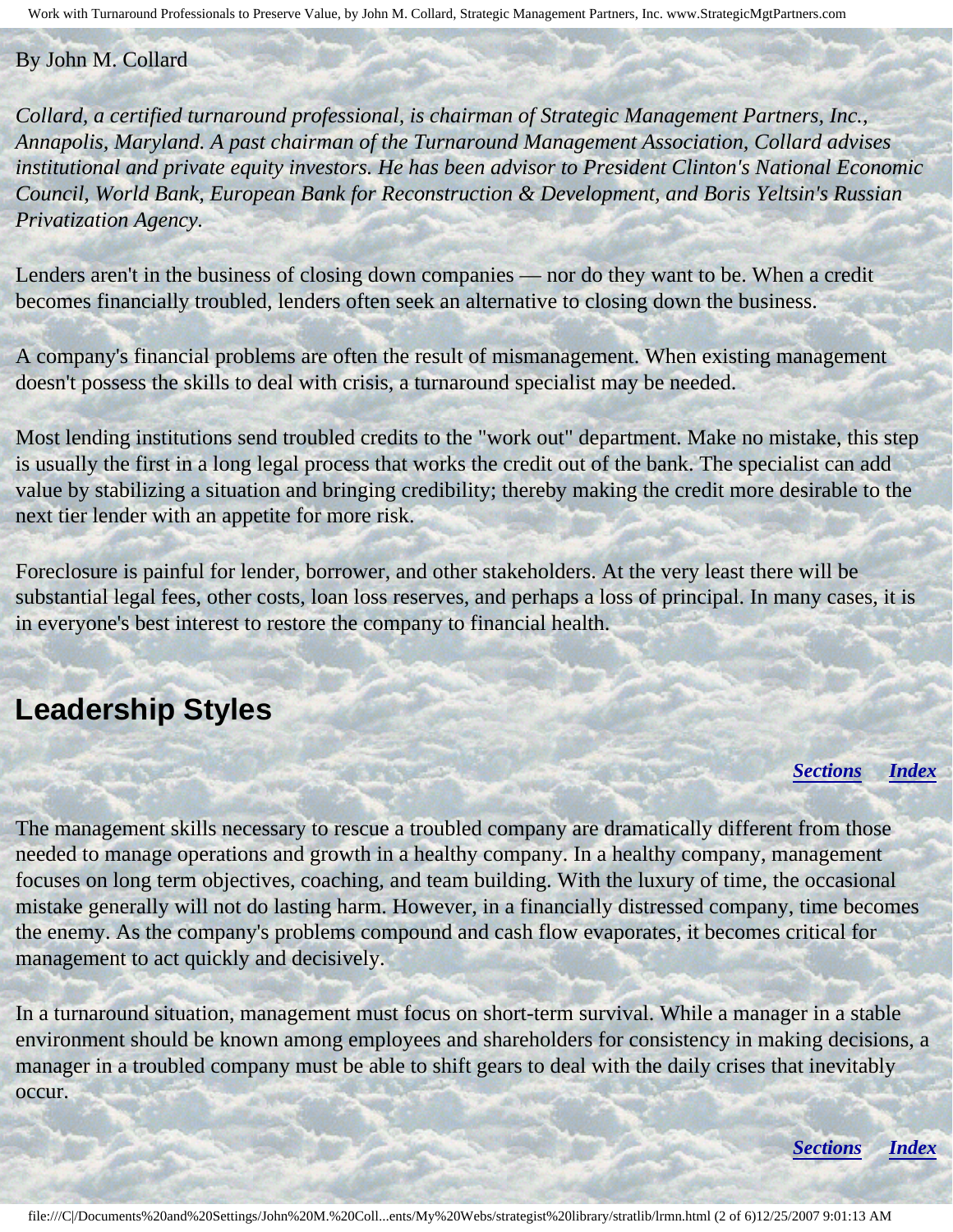| <b>Attribute</b> | <b>Healthy Company</b>       | <b>Turnaround Situation</b>       |  |  |
|------------------|------------------------------|-----------------------------------|--|--|
| <b>Focus</b>     | <b>Objectives</b>            | Survival, action, problem-solving |  |  |
| Decision making  | Deliberate                   | Quick, decisive                   |  |  |
| Authority        | Delegate                     | <b>Direct Involvement</b>         |  |  |
| People           | Develop skills               | <b>Recruit talent</b>             |  |  |
| Respected for:   | <b>Management</b> reputation | <b>Financial credibility</b>      |  |  |
| Known for:       | Consistency                  | Ability to shift gears            |  |  |

### **Contrasting Leadership Styles**

Existing management often goes through a "denial" phase. They tend to blame their situation on external factors, such as the lender's refusal to advance additional funds, rather than examining the way the company is managed. In the eyes of management, the lender becomes an enemy. If a negative view of the lender's role develops, the lender may need leverage (a condition of additional financing, or threat of foreclosure) to recommend the use of an outside advisor.

### <span id="page-2-0"></span>**Lender Liability**

*[Sections](#page-0-2) [Index](#page-0-3)*

Lenders should avoid deciding on *which* turnaround professional the borrower should use. Lenders can insist on *the use of* a turnaround specialist, perhaps as a condition of additional capital. Many lenders present the borrower with a "short list" of specialists; however, the company should be free to choose its own advisor or leader. By recommending a particular professional, the lender may expose the bank to liability.

## <span id="page-2-1"></span>**Finding the Right Turnaround Professional**

*[Sections](#page-0-2) [Index](#page-0-3)*

Turnaround specialists generally are either interim managers or consultants. Interim managers will replace the CEO, take the decision-making reins, and guide the company through troubled waters, hopefully to safety. Consultants advise management; possibly the same management that got the company into trouble in the first place. Whether a consultant is effective depends on management's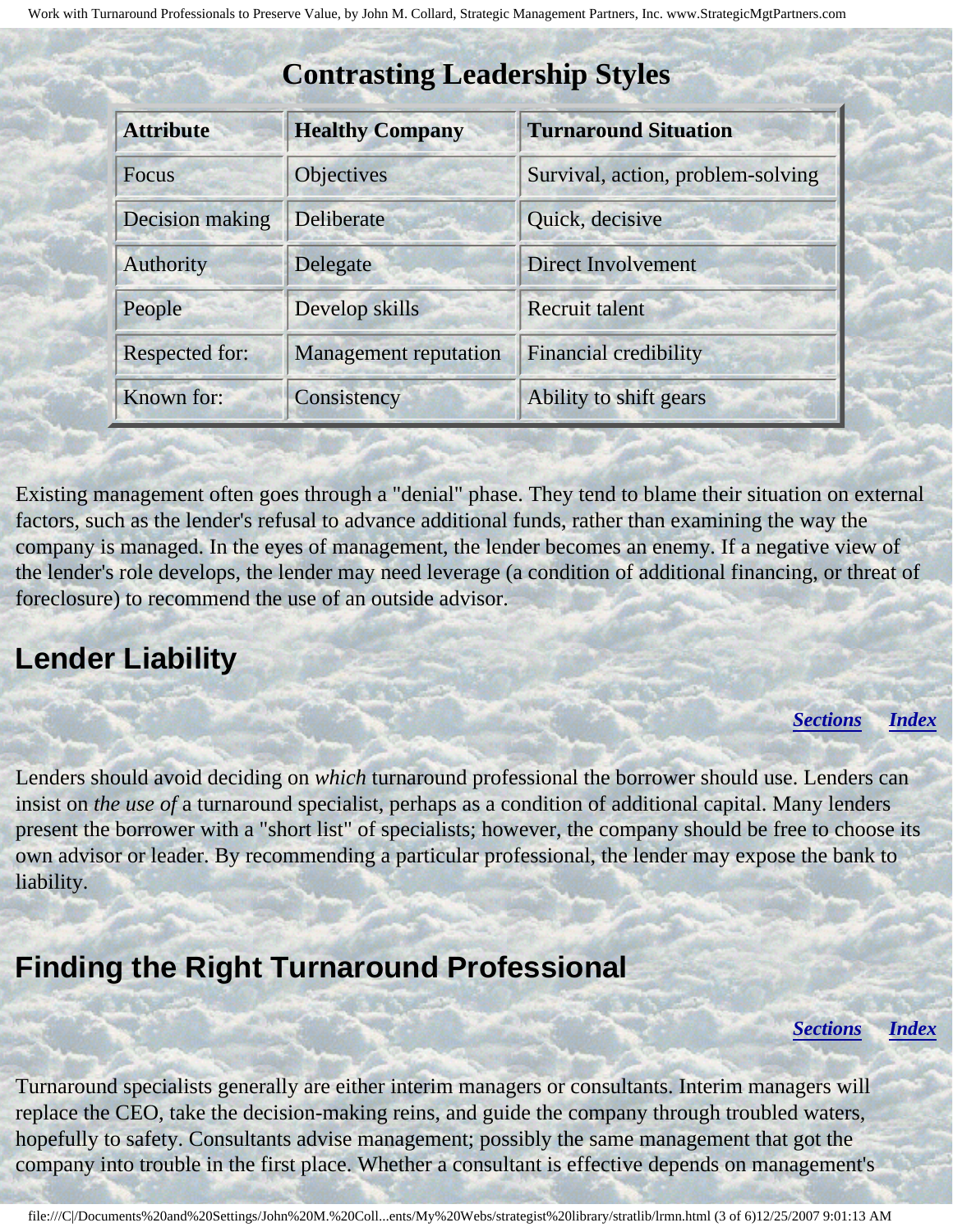Work with Turnaround Professionals to Preserve Value, by John M. Collard, Strategic Management Partners, Inc. www.StrategicMgtPartners.com

willingness to listen and to implement the specialist's recommendations.

The turnaround specialist must possess the skills to deal with a financially troubled company and have the ability to make the tough decisions needed during a recovery. Specialists are hired for their management ability; the ability to bring order out of chaos; the ability to marshal resources and maximize value from those diverse resources. If the company requires special expertise, then the specialist will attract that expertise. Remember, experience in dealing with crises and change may be more important than industry experience.

It is important that the turnaround professional be financially credible and honor commitments. The company, bank and other interested parties should be able to rely on the specialist to protect their interests while providing them with accurate information they need on a timely basis. The earlier trouble is detected, the more probability of turnaround success. When hiring a turnaround specialist:

- ❍ Check the person's references.
- ❍ Review proposals versus what can realistically be accomplished.
- ❍ Require engagement agreements.
- ❍ Hire an individual, not the firm; personal chemistry with the managers is critical.

## <span id="page-3-0"></span>**How the Specialist Operates**

*[Sections](#page-0-2) [Index](#page-0-3)*

The specialist offers a new set of eyes, skills and understanding of troubled situations to independently evaluate the company's circumstances. The process will focus on several issues:

- Is the business viable?
- What is the purpose of the business?
- Should it be saved? Why? Are those reasons valid?
- Is there a core business which can be the source for the emerging business?
- Are there sufficient cash resources to fuel the recovery?
- Which existing managers are capable of leading parts of the company? Remember, not all companies are salvageable.

This fact-finding must occur as quickly as possible so that a realistic assessment of the current state of the company can be prepared. The specialist's first priority will be to manage cash flow, to stop the hemorrhage. Analyzing sales and profit centers, and asset utilization should indicate where the real problems, not the symptoms, are located. Next a business plan outlining and suggesting possible courses of action will be prepared. Once the course of action is chosen, implementation and monitoring can occur. The specialist should remain involved at least until the business is stabilized, and preferably until the transformation is complete.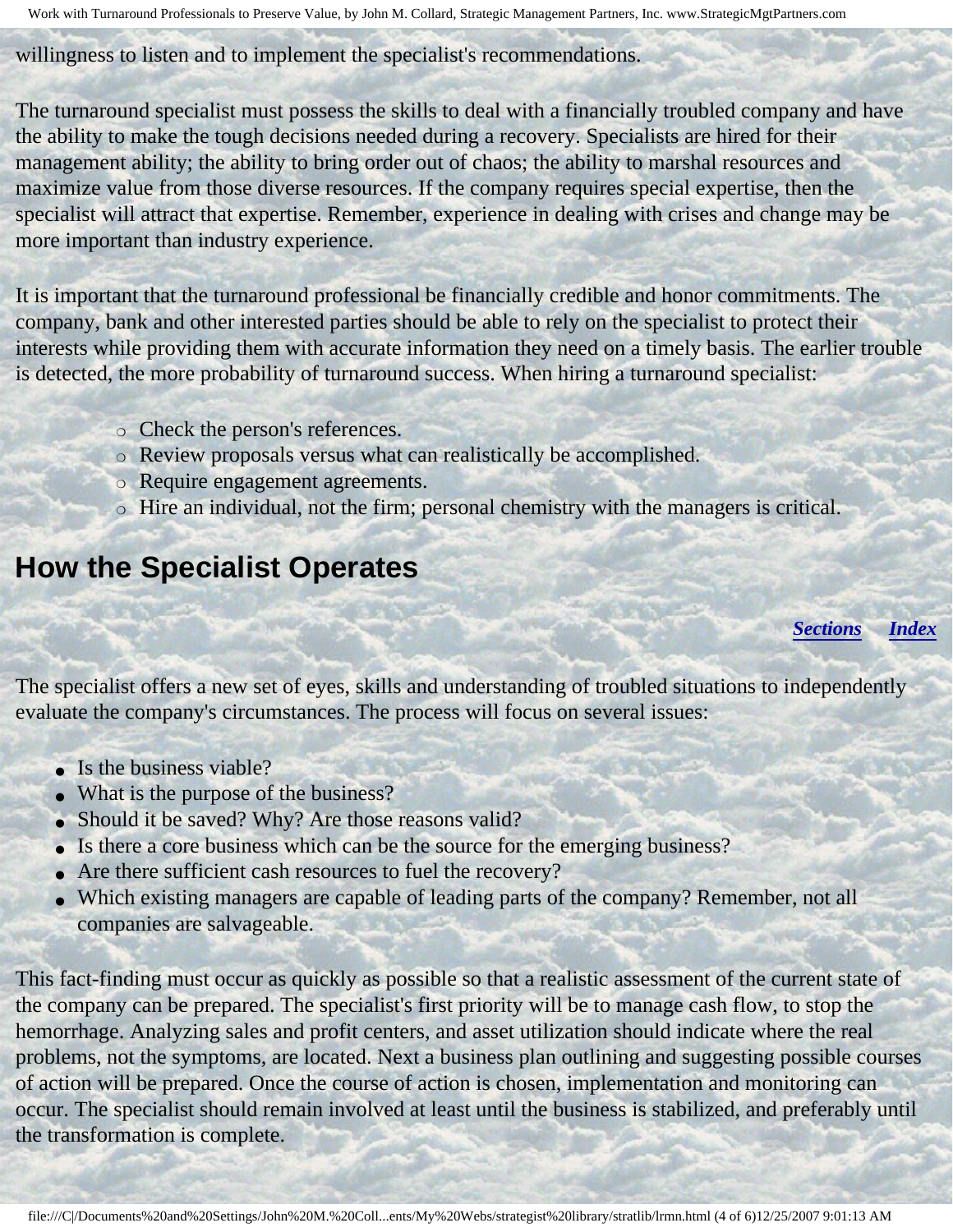Work with Turnaround Professionals to Preserve Value, by John M. Collard, Strategic Management Partners, Inc. www.StrategicMgtPartners.com

The Turnaround Management Association, based in Chicago, can be one source for professionals. TMA has developed a Certified Turnaround Professional (CTP) program to help the selection process. TMA also offers loan officers a training forum to learn more about the benefits derived from working with turnaround specialists.

A good turnaround specialist will develop a permanent management team within the company to preserve value, instead of hiring a large team of outsiders who, when they leave, take that value with them. The specialist should work themselves out of a job to be most effective, while leaving the company with the ability to grow and prosper as a stand alone going concern.

For more information about working with turnaround professionals, visit Strategic Management Partners' Web site at:

Work with Turnaround Professionals to Preserve Value, by John M. Collard, Strategic

Management Partners, Inc., published by Lending and Risk Management News,

*[www.StrategicMgtPartners.com](http://members.aol.com/strategist/home.html#TOP)* or our library at *[www.StrategistLibrary.com](http://members.aol.com/stratlib3/libindx.html#TOP)* 

*[Sections](#page-0-2) [Index](#page-0-3)*

*[Index](#page-0-3)*

We welcome constructive inquires. More information is available if required.

There is more to Strategic Management Partner's *[Return to Home Page](http://members.aol.com/strategist/home.html#TOP)*

#### <span id="page-4-0"></span>**W** Contact Information with

**Turnaround Street** Professionals

Collard, Strategic

Partners,

Inc.,

j

to John M. Collard, Chairman Strategic Management Partners, Inc. 522 Horn Point Drive Annapolis, Maryland [MD] 21403 M. Voice 410-263-9100 Facsimile 410-263-6094 E-Mail Strategist@aol.com

We serve as experts for comment or quote, please contact us at **410-263-9100** [Tele



 $W_{\alpha}$  welcom  $\ddot{\phantom{a}}$ We welcome constructive inquires, please send via E-Mail to: [Strategist.](mailto:Strategist@aol.com (library lrmn))